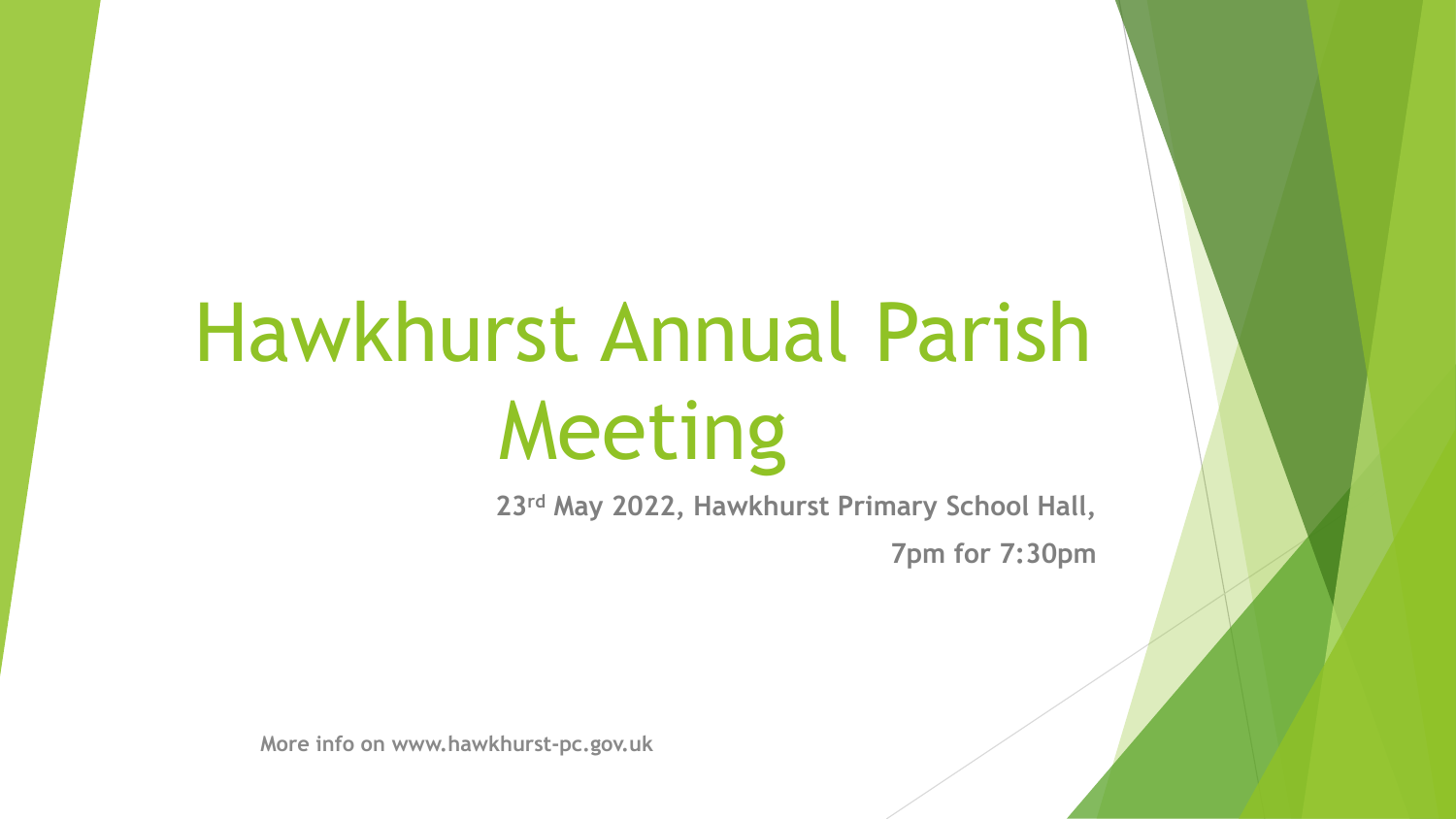

# COVID-19

# **Hawkhurst Community Support Group**

# **Judicial Review**

#### Multi Use Games Area

# ▶ Cemetery Restoration Project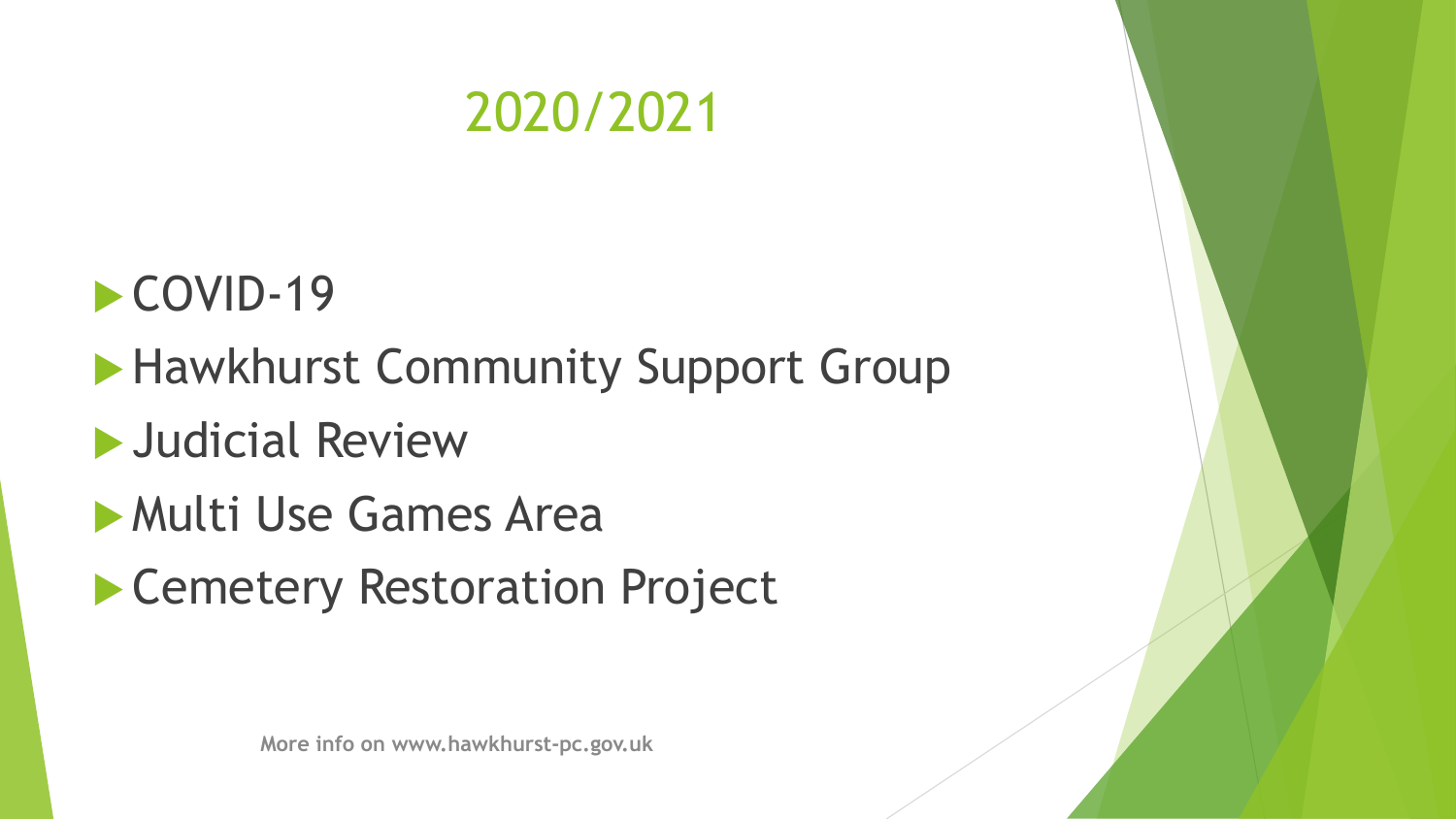# 2021/22

**FAS** - Improving HPC's Facilities **Hawkhurst Golf Club planning appeal** ▶ Community & Sports Centre **KALC Community Award**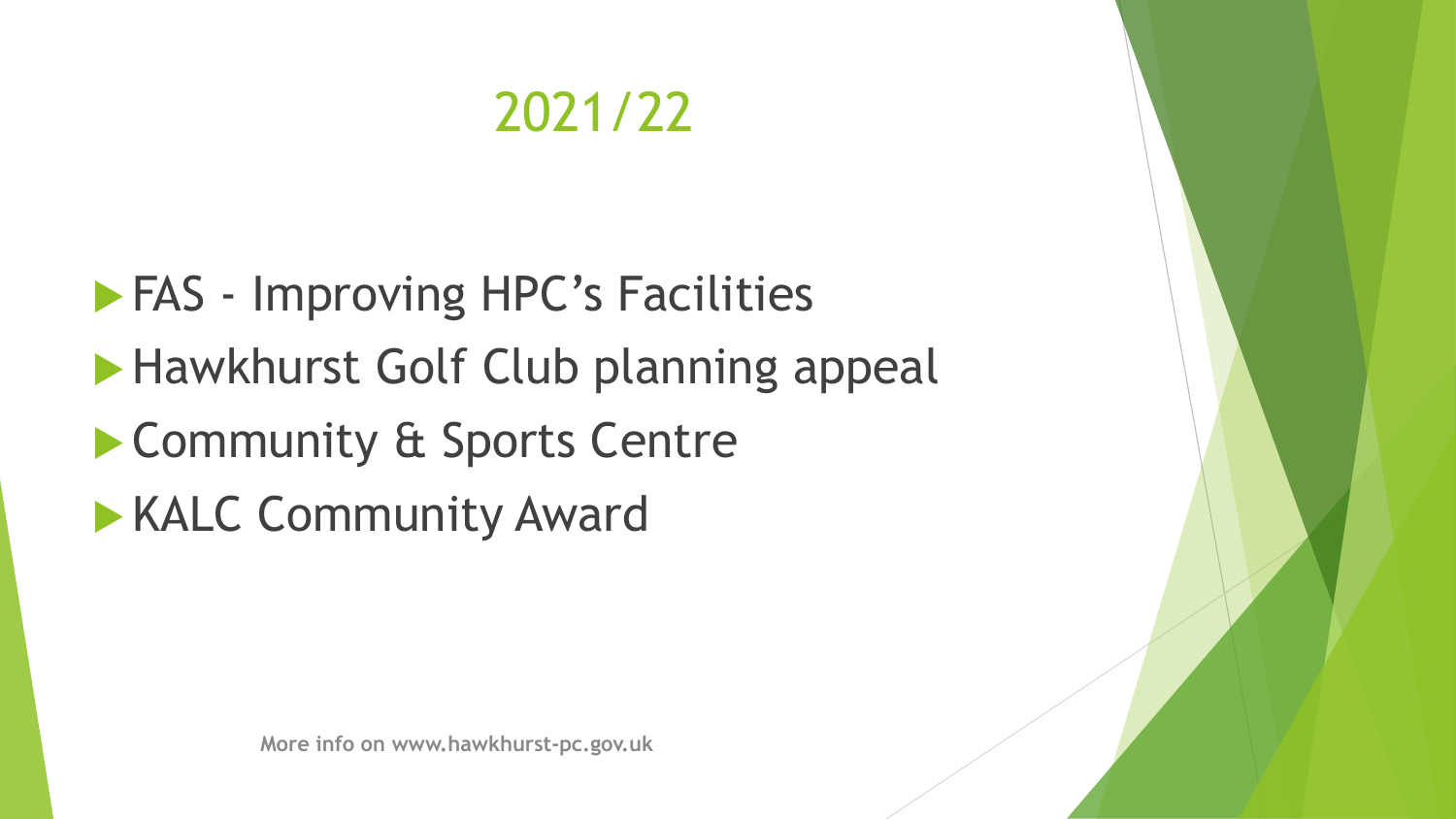# 2021/22 Unaudited accounts

|                                | <b>Budget</b> | <b>Actual</b> | <b>Variation</b> |
|--------------------------------|---------------|---------------|------------------|
| Income                         | £21,795       | £63,309       | £47,514          |
|                                |               |               |                  |
| Precept (Council Tax)          | £232,475      | £232,475      |                  |
|                                |               |               |                  |
| Expenditure                    | £254,270      | £230, 627     | £23,643          |
|                                |               |               |                  |
| <b>Transferred to Reserves</b> | -             | £65,157       |                  |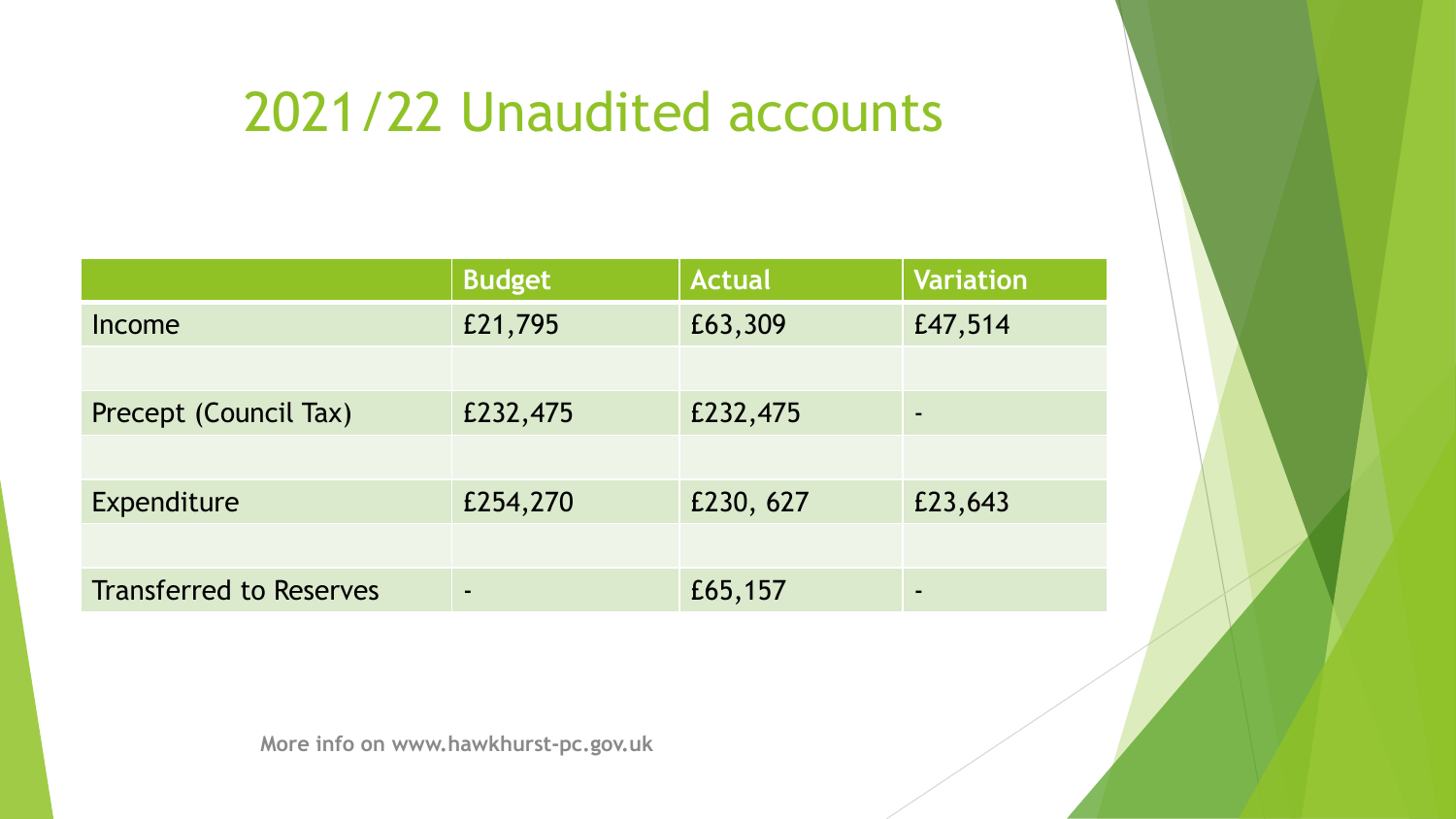# 2021/22 Unaudited accounts Some key points

#### **Income higher than forecast**

- ▶ grants received for Copt Hall and KGV
- **Increased usage of facilities**
- ▶ donations for legal fees for Golf Club appeal

# **Expenditure lower than forecast**

- capital works carried over into new financial year
- **EXA)** cemetery restoration continuing in new financial year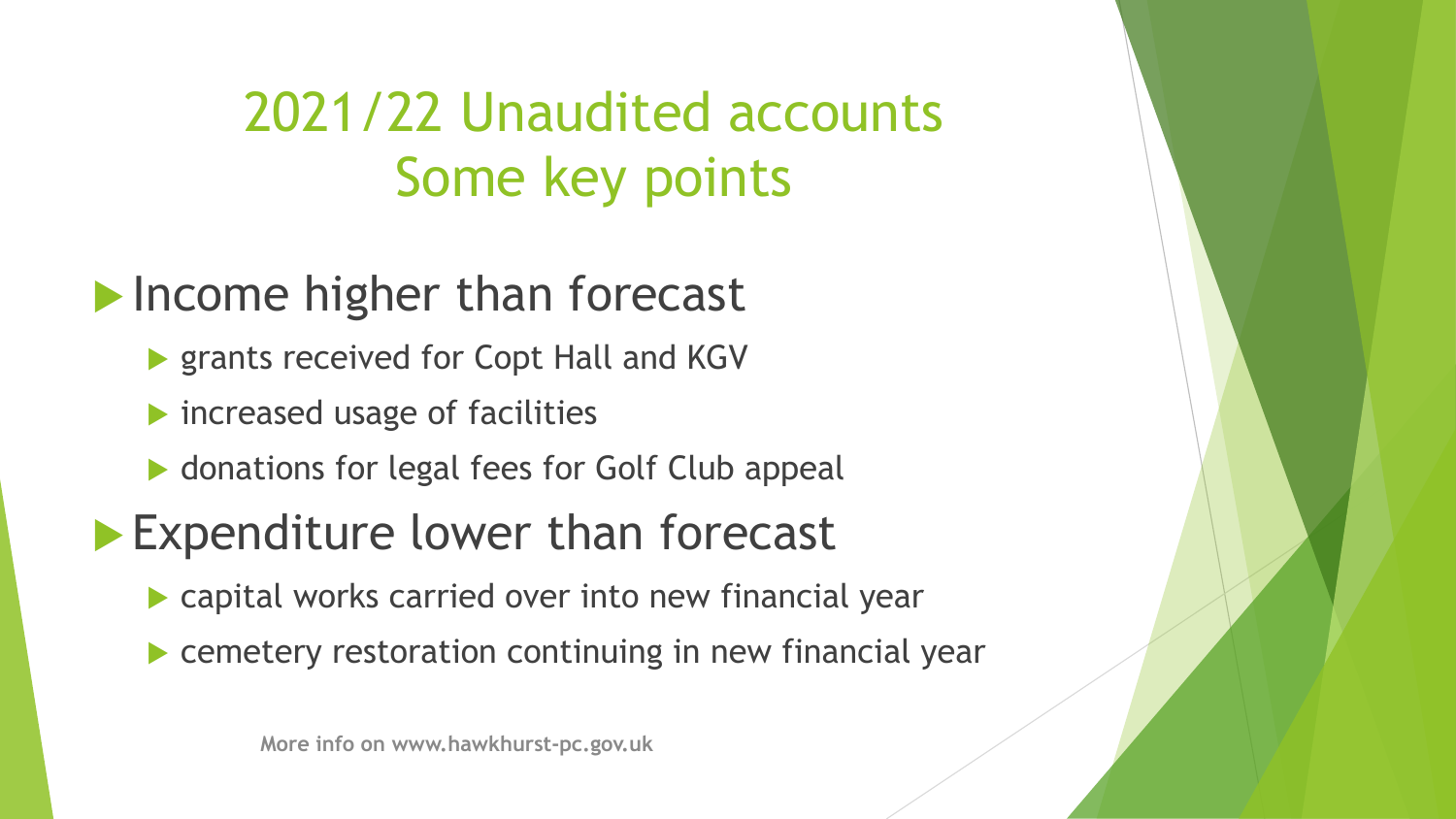# Budget 2022/23

|             | <b>Budget</b> |
|-------------|---------------|
| Expenditure | £327,236      |
|             |               |
| Income      | £77,915       |
|             |               |
| Precept     | £249,321      |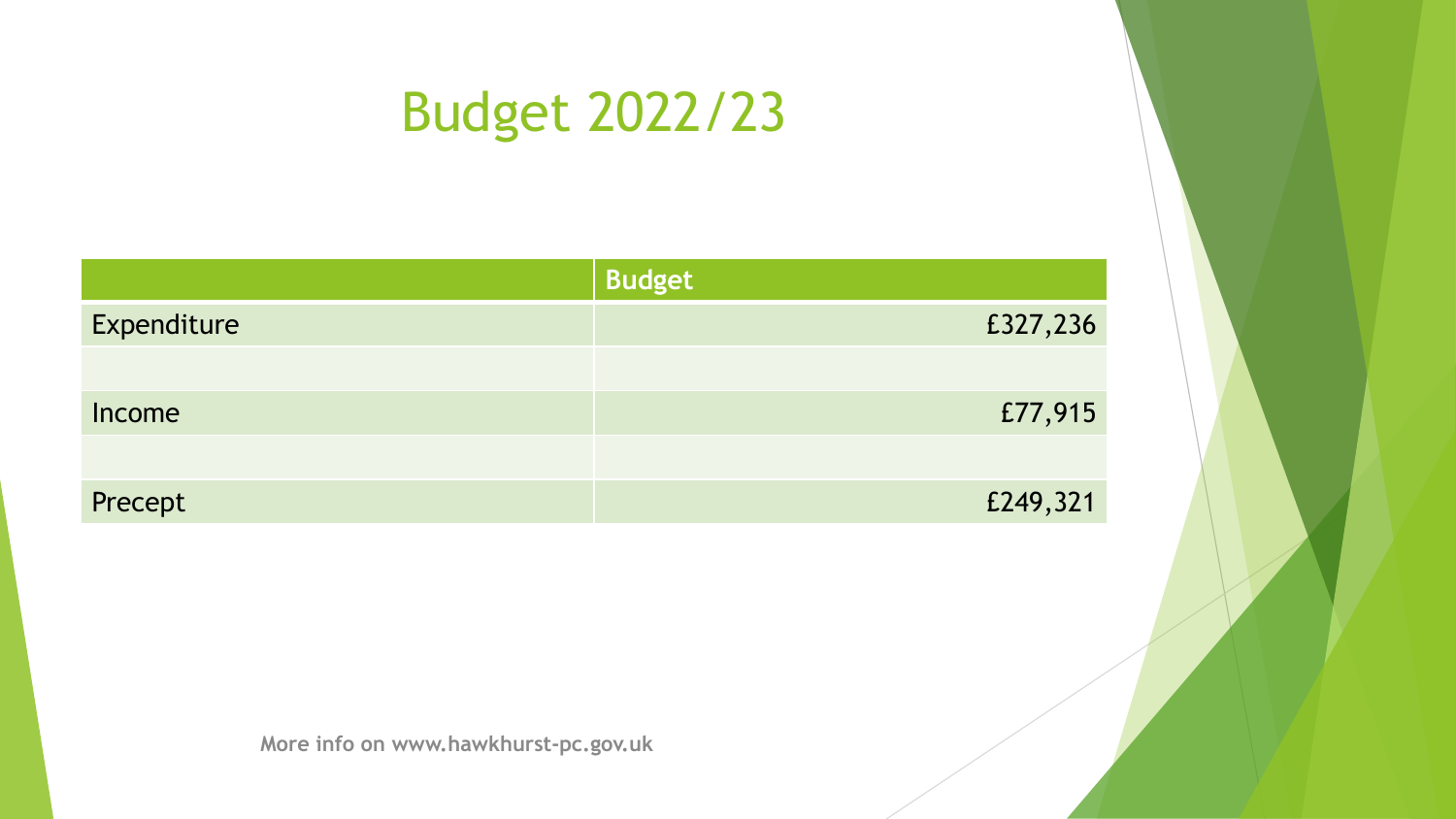# Budget 2022/23

**Impact on Band D property**  $\geq$  2021/22 = £ 114.33  $\geq$  2022/23 = £118.69 **Increase £4.36 per year** Increase £0.36 per month **Percentage increase 3.8%** 

**More info on www.hawkhurst-pc.gov.uk**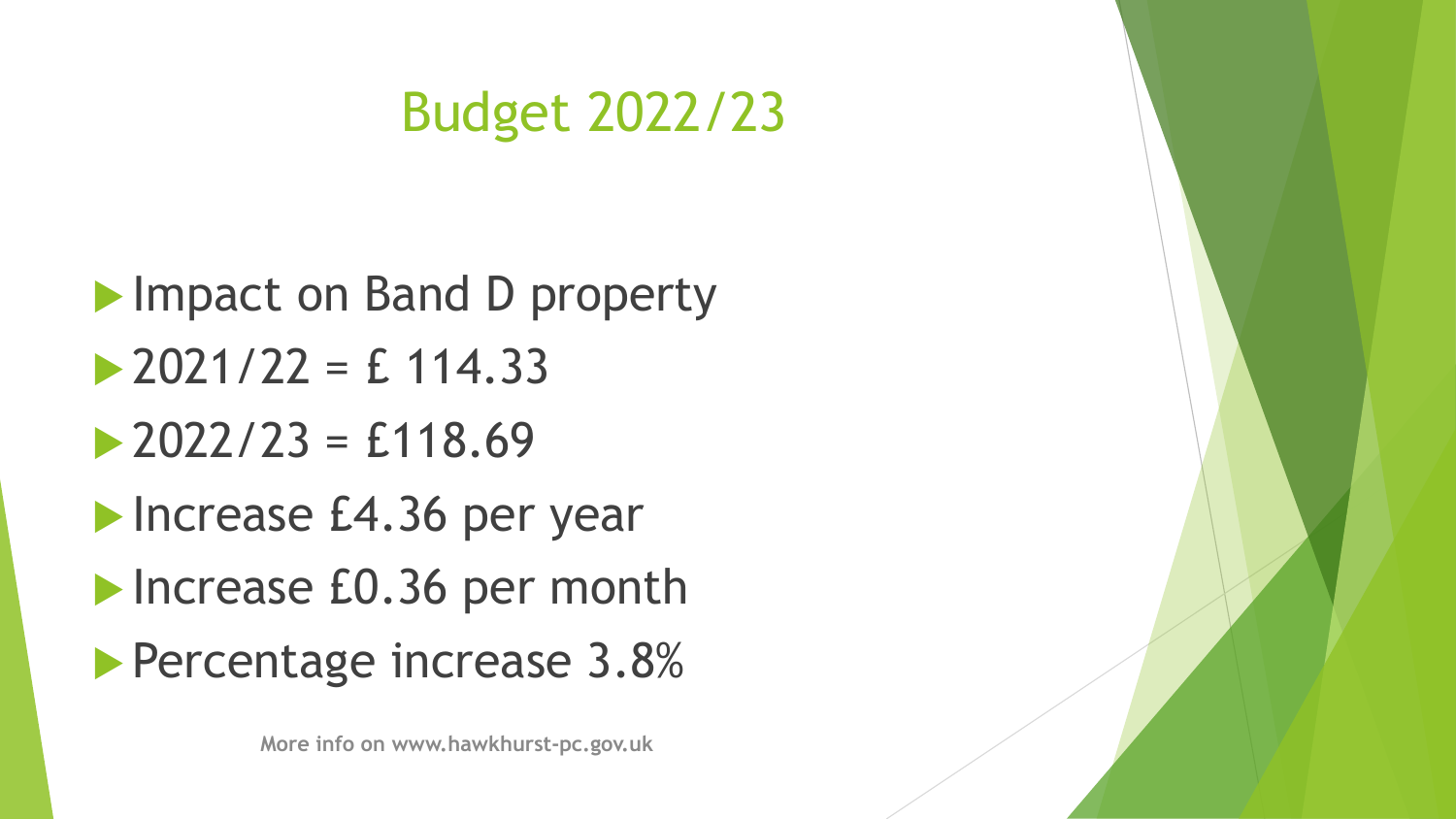# 2022/23



▶ Hawkhurst Platinum Jubilee Celebrations Facebook page

- ▶ Co-option of Councillors
- **NDP Review**
- Repair and improvements to Copt Hall **Playgrounds**